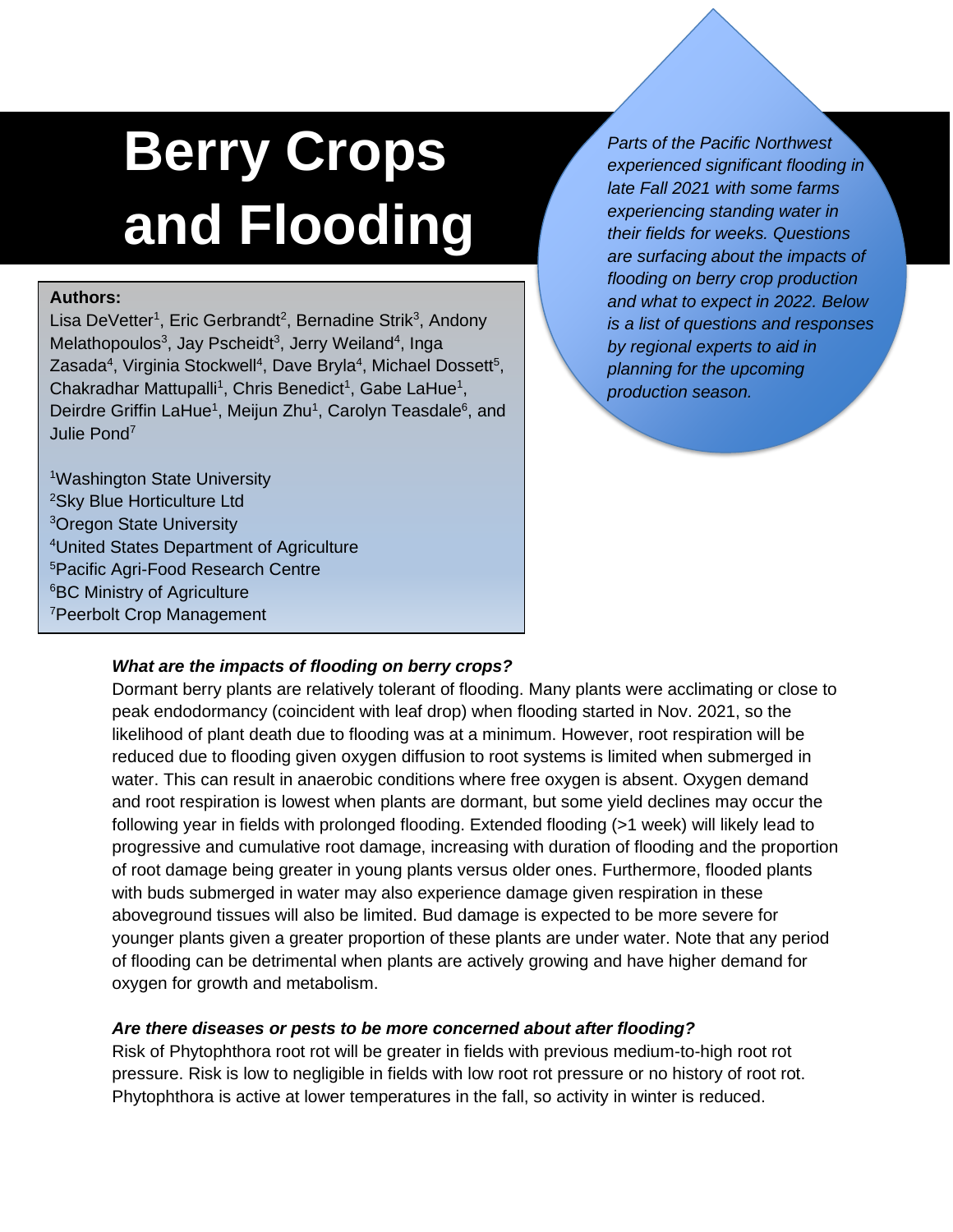Modifications to fungicide application strategies post flooding will depend on the original history of root rot in a given field, plant age (younger, recently planted plants will fare worse than older, established plants), and how long the soil was saturated. For fields with medium-to-high root rot history, proactive disease management should pre-empt potential deterioration of the aboveground plant parts arising from a compromised root system. Root rot fungicide applications should be considered when conditions permit, but growers should be careful about applying fungicides when the soil is saturated because this will dilute the fungicide and decrease its effectiveness. Furthermore, wait to apply fungicides until just before root growth resumes in the spring, which coincides with bud swell. Applications made before root growth have a greater likelihood of leaching away during the winter as precipitation continues. Rotations of fungicide products should include metalaxyl, oxathiapiprolin, and phosphites (e.g., Orondis, Ridomil Gold, and Fosphite products). As always, double-check labels prior to application.

Risks from other diseases are largely unknown as there is minimal research published on the subject. Flooding may introduce plant pathogens from other areas and physiological stress from flooding may weaken plants, increasing their susceptibility to disease. Regular scouting for diseases and pests will be important so appropriate and timely management steps can be taken.

Flooding can also introduce new weeds into fields that were not previously present. Seeds and perennating plant parts can be carried long distances by water, deposited into fields, and become established. Changes to herbicide programs to address these new weeds may be needed. It is recommended to monitor fields frequently for these changes, particularly next spring and summer. Additionally, pre-emergent herbicides that are applied in the fall will become ineffective or less effective in fields with standing or flowing water, leading to more annual weeds this winter.

## *Are there concerns related to existing or new nematode populations after flooding as it relates to future root decline?*

The impact of flooding may have had positive or negative impacts on plant-parasitic nematodes. Flooding has the potential to cause anaerobic conditions in soil, or the absence of free oxygen. Like all animals, nematodes require oxygen to survive. Therefore, flooded soil can be detrimental to the survival of nematodes. In fact, anaerobic soils have been proposed as a means to control nematodes in places such as the Netherlands where soils are purposefully flooded for prolonged periods to control nematodes and other soilborne pathogens. However, it is unclear if the duration of the flooding in Washington and British Columbia resulted in conditions detrimental to nematodes (or other plant pathogen for that matter). Another potential outcome of the flooding was the movement of nematodes across the landscape. At the field level, this might not be important due to the widespread distribution of nematodes within infested fields. However, if flooding expanded beyond an individual field, there is a high likelihood that these aquatic organisms could have moved to adjacent fields if flooding was extensive. No plant-parasitic nematode management practices are recommended in response to the flooding. Continue with routine monitoring of plant-parasitic nematode populations to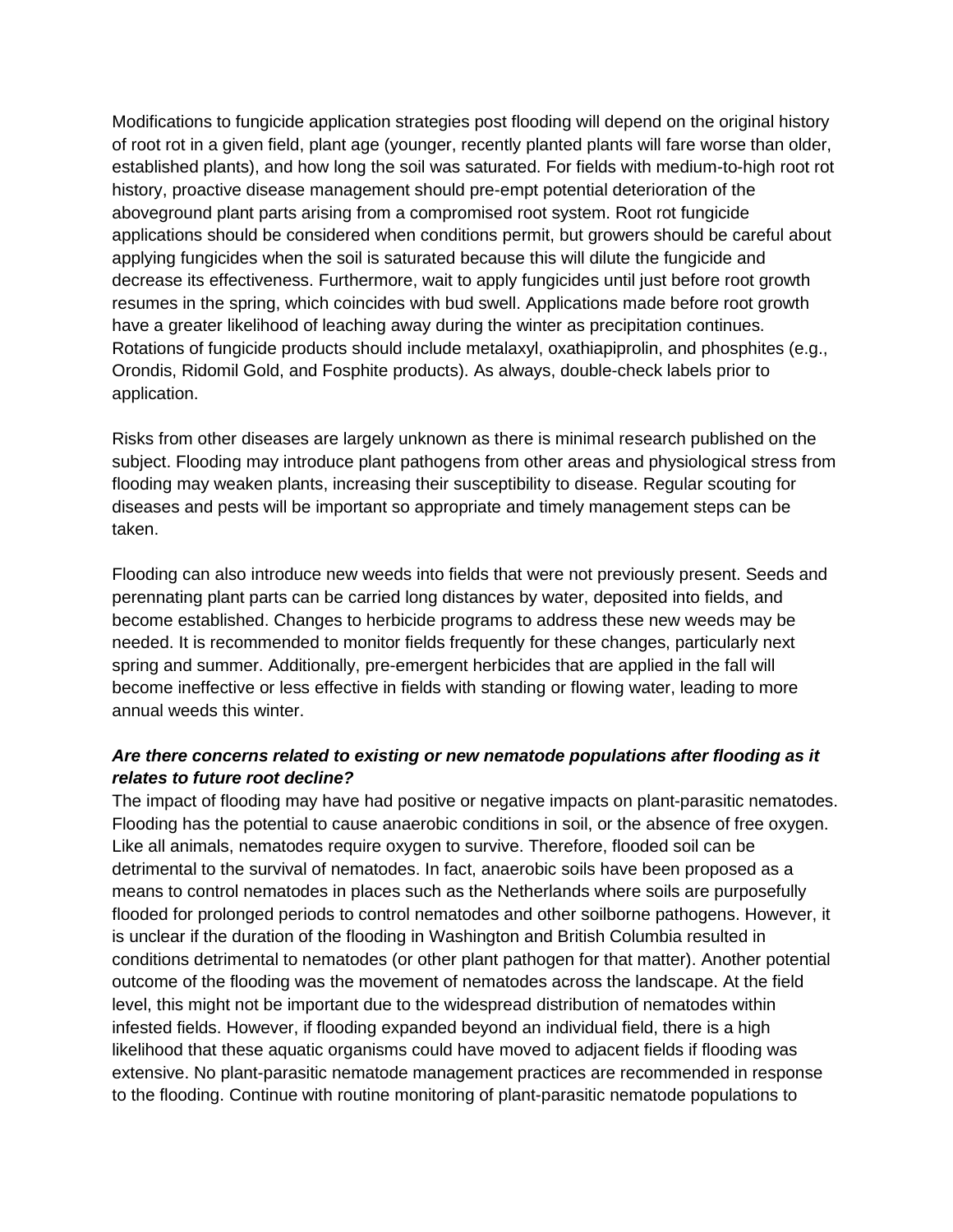inform management approaches in your fields. Note that spring sampling tends to underestimate nematode densities compared to late summer sampling.

## *If there are dairies or other livestock operations near farms, is there concern about food borne illness from transported manure?*

The risk of food-borne illness due to contamination of berry fields with fecal matter from livestock operations is minimal if there are several months between flooding and harvest. In other words, it is unlikely that potential food-borne pathogens will survive being exposed to the environment between the time of flooding and berry crop development in the 2022 season. Depending on the certification program, guidelines range from 4 to 6 months between manure application and harvest. Farms in the region are outside of that timeframe and therefore foodborne risks are minimal. However, it is advised growers confirm the specific requirements of their certifier or auditor as well as their packer or processor. A greater concern is contamination from industrial chemicals and potential harvest contaminants that may have entered the flood waters and carried to the farm. Impacts of this will likely be site-specific.

#### *How will bee pollinators be impacted?*

Beekeepers that set up their wintering yards in flooded areas are expected to have high colony losses. The impact on colony supplies for blueberry pollination in 2022 is expected to be minimal, however, given that most of the honey bees that pollinate Pacific Northwest fields are imported from outside the region. It is still recommended that growers contact their beekeeper and determine whether they have had flood damage and whether they expect to have trouble fulfilling their contracts next spring. Native bees provide a smaller, although in some locations, significant level of pollination. Most wild pollination comes from bumble bees and solitary ground nesting bees. Both groups of bees can overwinter in the ground and are expected to suffer losses due to flooding, although bumble bees typically have large dispersal ranges, and fields will likely be repopulated in the spring from areas not flooded. In large open flood plains, this may take longer than areas with more varied terrain. In contrast, ground nesting solitary bees, like spring mining bees in the Family Andrenidae, take a few years to build populations back up. Last year's drought and heat is expected to impact the overall health of bees, however, so bounce backs in honey bee stocks and native bee populations may largely depend on climatic conditions this spring.

#### *What about the impacts of flooding on soils?*

Submergence in water is well-understood to decrease soil aggregation. In fact, the most common tests to measure aggregate stability involve submerging a soil aggregate in standing water (the slake test) or repeated submergence of a soil sample (wet-sieving). Under laboratory conditions, short-term (14-day) flooding has been shown to decrease the aggregate stability of soils by up to 21%<sup>1</sup>, which is likely to have meaningful impacts on infiltration, runoff, and

<sup>1</sup> De-Campos et al. **Short-Term Reducing Conditions Decrease Soil Aggregation**. *Soil Science Society of America Journal*, 2009; 73 (2): 550 DOI: [10.2136/sssaj2007.0425](http://dx.doi.org/10.2136/sssaj2007.0425)

<sup>2</sup> Liu et al. **Disentangling the effects of edaphic and vegetational properties on soil aggregate stability in riparian zones along a gradient of flooding stress**. *Geoderma*, 2021, 385, 114883. https://doi.org/10.1016/j.geoderma.2020.114883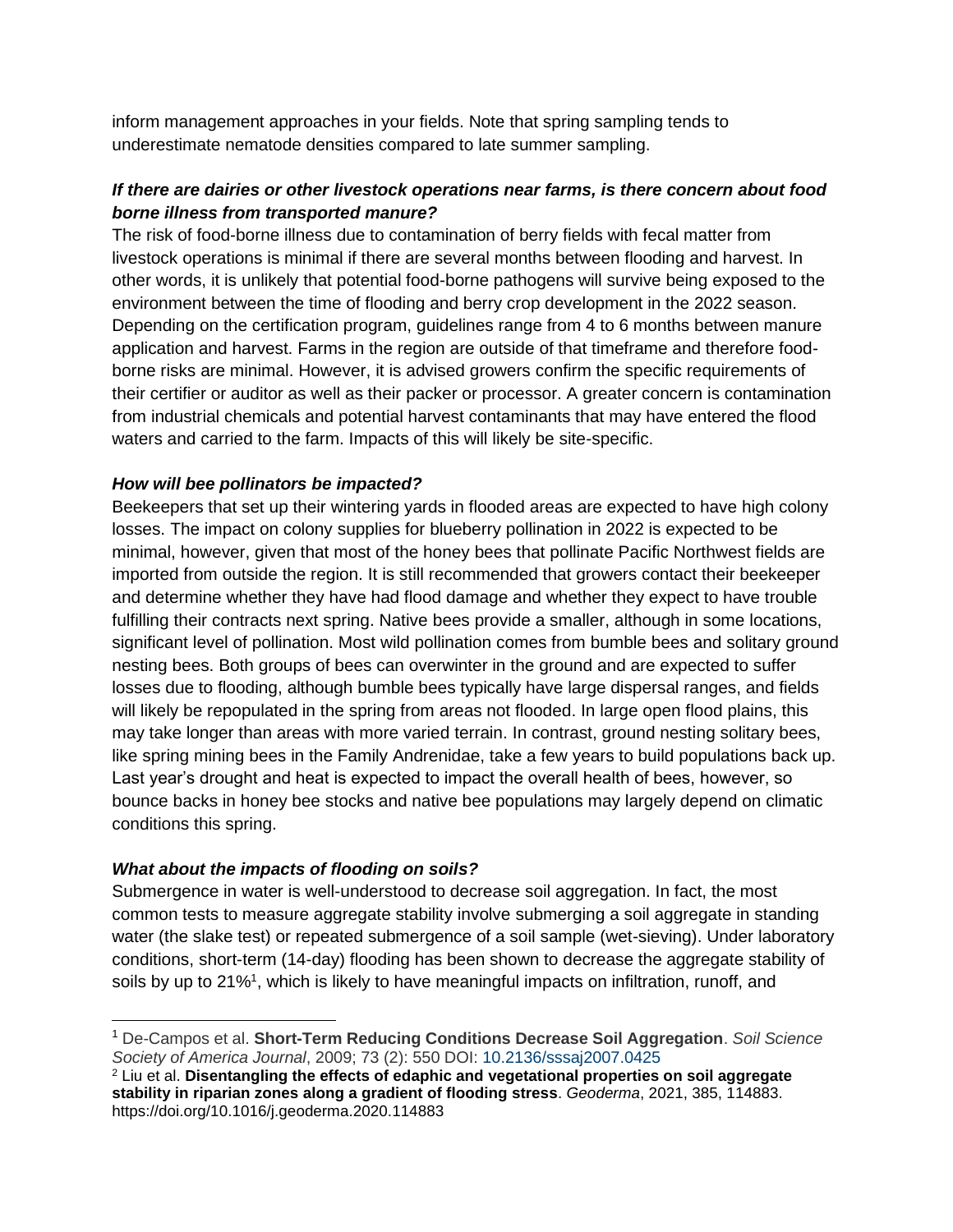erosion. Likewise in field studies, negative effects on aggregate stability were greater as flooding intensity increased (measured as the proportion of flooded days to total days).<sup>2</sup> In addition to the effects of decreased soil aggregation on water movement into and within the soil profile, floodwaters typically contain substantial amounts of suspended sediments, mostly claysized particles. The deposition of these clays, while an important soil-forming process, may clog pores on the soil surface and create a layer of reduced hydraulic conductivity, thereby reducing water infiltration. Most management practices to improve infiltration and soil aggregate stability, such as cover cropping and application of soil amendments composed of organic matter, are longer-term investments. For blueberry plantings grown on raised beds with grassed alleyways, the impacts of flooding on infiltration and soil aggregation are likely to be less severe and may not require any action. However, in raspberry fields with bare soil in the alleyways, mechanical ripping or chiseling may provide pathways for water movement through a limiting surface layer, providing that it is done at the right soil moisture content in order to avoid causing further deterioration of soil structure. Practices like cover cropping, which create channels for water movement along living and decaying roots, may also help increase water movement through a limiting surface layer.

#### *What should growers do to recover as floodwaters recede?*

Stay alert of disaster aid relief. Berry crop commissions/councils and local extension specialists should be able to connect growers with aid options as they become available.

Repair field damage and carefully consider options for managing plants that have been uprooted or that have some of their roots exposed due to erosion. Depending on the age of the planting, duration of flooding, and degree of uprooting and/or root exposure due to erosion, replacing plants may be more practical than trying to re-establish severely affected plants. For example, a new planting with significant uprooting/erosion may be repairable by simply returning plants to their original locations and covering the roots with soil and mulch. In contrast, a mature plant that has been uprooted may have sustained sufficient damage to the root system to warrant replacement, while less severe erosion from the top of the root system may be repairable. Caring for uprooted plants in pots or temporarily healing them in with soil or sawdust is a good option for taking care of plants while beds are reshaped and prepared for replanting. In general, replacing soil and mulch to ensure roots do not remain exposed at the time of bud break should be a priority and should also take into consideration replacement of lost nutrients to meet crop requirements for the following season.

The basics of nutrient and irrigation management plans for 2022 may be largely unaffected if erosion is not excessive. The exception to this is for granular fertilizers (e.g., P and K) applied in fall 2021. These fertilizers will have been lost due to flooding and should be reapplied in the spring. In situations where erosion is more substantial, the loss of several years of lime applications may have occurred, meaning that long-term pH management plans should be reevaluated via soil sampling prior to the 2022 season and routine tissue testing during the season. When warmer and drier weather occurs, plants most afflicted by the flooding will show signs of vascular stress due to root damage. Carefully monitor those plants and minimize